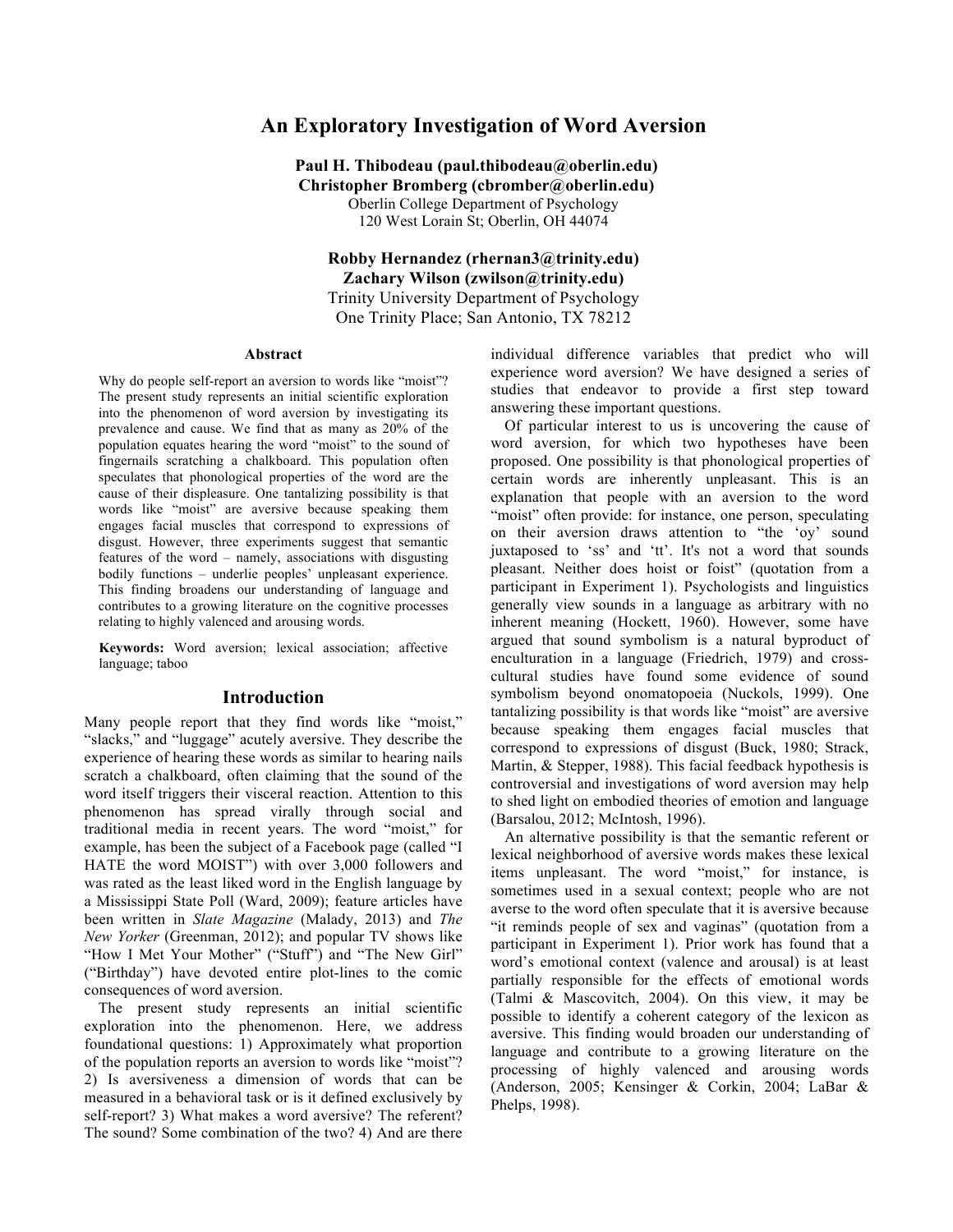# **Experiment 1: Norming**

In Experiment 1, we asked people to rate a set of 29 words from a variety of established lexical categories (taboo, disgust, positive, negative, etc) along six dimensions  $(arousal, \alpha$  aversiveness<sup>1</sup>, familiarity, imagery, use, and valence). The ratings questionnaire and many of the stimuli come from prior work on taboo, emotionally valenced, and emotionally neutral words (Janschewitz, 2008) (see the first three columns of Table 1 for examples of words from some of these lexical categories).

Since previous work had not attempted to profile aversive words, specific target words were added to the set. Of primary interest to us in the present study is the word "moist," since it appears to garner the strongest feelings of aversion among the general population. To contrast the phonetic and sematic accounts of word aversion, we included some words that were semantically related to "moist" and some words that were phonologically related to "moist" (i.e., words with an /oi/ diphthong followed by a hard /st/) (see the two rightmost columns of Table 1 for examples of words from these categories).

| Taboo    | Disgust | Semantic | Phonologic |
|----------|---------|----------|------------|
| Nigger   | Vomit   | Wet      | Foist      |
| Retarded | Puke    | Damp     | Hoist      |
| Shithead | Phlegm  | Sticky   | Rejoiced   |

Table 1. Examples of words used for the ratings task in Experiment 1 by category. Words from the taboo, disgust, and positive categories have been studied previously (Janschewitz, 2008); words that are semantically related and phonologically related to "moist" reflect a novel contribution of this experimental study.

We had several goals in Experiment 1: to quantify the prevalence of self-reported aversion to "moist," to test whether moist-averse people show a similar aversion to words with related semantic or phonetic properties, and to determine whether an aversive word evokes similar levels of arousal, imagery, and valence as other known categories of words (e.g., taboo or disgusting words).

## **Participants**

We recruited 400 participants (227 female; mean age  $= 35$ ) from mturk.com and paid them \$0.50 in exchange for their participation in the brief survey. We restricted our sample to the United States and to Turkers who had a 90% approval rating on prior tasks to ensure high-quality data. Of the 400 participants, 387 reported that English was their first language. Everyone identified themselves as a highly fluent speaker of English.

#### **Method**

Participants rated 29 words along each of the six target dimensions (arousal, aversiveness, familiarity, imagery, use, and valence). The order of presentation was pseudo-random. Three words ("murderer," "gold," and "shithead") initiated

the survey so as to anchor participants' ratings. The subsequent two words came from one of four categories. represented by the 2 (negative or positive) by 2 (related or unrelated) table below.

|          | Related   | Unrelated |  |
|----------|-----------|-----------|--|
| Negative | Fuck      | Nigger    |  |
|          | Pussy     | Retarded  |  |
| Positive | Cake      | Paradise  |  |
|          | Delicious | Heaven    |  |

Table 2. The two words that participants rated immediately before "moist" came from one of the four categories above.

The context manipulation was designed to prime a sexual or culinary sense of "moist"; the unrelated negative and positive conditions served as a control to the general manipulation of valence. The remaining 23 words were presented in random order.

After participants completed the rating task, they answered two specific questions about the word "moist":

- 1) "Many people report that they have a particular aversion to the word 'moist.' Would you characterize yourself as being particularly averse to the word?"
- 2) "If you have an aversion to 'moist,' why do you find it aversive? Do you know what makes you think that the word is aversive? If you do not have an aversion to 'moist,' why do you think other people are averse to it?"

The first question was forced choice (yes or no) and the second was free response. The free response question was coded by two independent raters, who categorized whether the explanations identified semantic and/or phonological properties of the word as aversive. These categories were not mutually exclusive (i.e., a person's explanation could be coded as semantic, phonetic, both, or neither). Finally, participants were asked several personal and background questions, including their age, gender, first language, English fluency, ethnicity, religiosity, educational history, political ideology, geographic location, and personality with the Ten Item Personality Inventory (Gosling, Rentfrow, & Swann, 2003).

#### **Results and Discussion**

Overall, we found that  $21\%$  of participants (n = 82) reported an aversion to the word. There was no relationship between contextual condition and moist-aversion,  $\chi^2$ [df=3, N=400] = 4.24,  $p = .24$ .

Ratings of the six target dimensions in our study were highly correlated with ratings from Janschewitz (2008): of the 15 words that were included in both studies, we found a strong relationship for each dimension (average  $r = .93$ ). Notably, even our dimension of "aversiveness" was highly correlated with Janschewitz (2008)'s dimension of "offensiveness," *r*[N=15] = .95, *p* < .001.

Janschewitz (2008) found that taboo and disgusting words were associated with an especially high valence, and a disparity between familiarity on one hand and personal use and offensiveness on the other: people were highly familiar with these words but did not use them and found them offensive. Neither taboo nor disgusting words were

 <sup>1</sup> This dimension was labeled "offensiveness" in Janschewitz (2008)'s survey.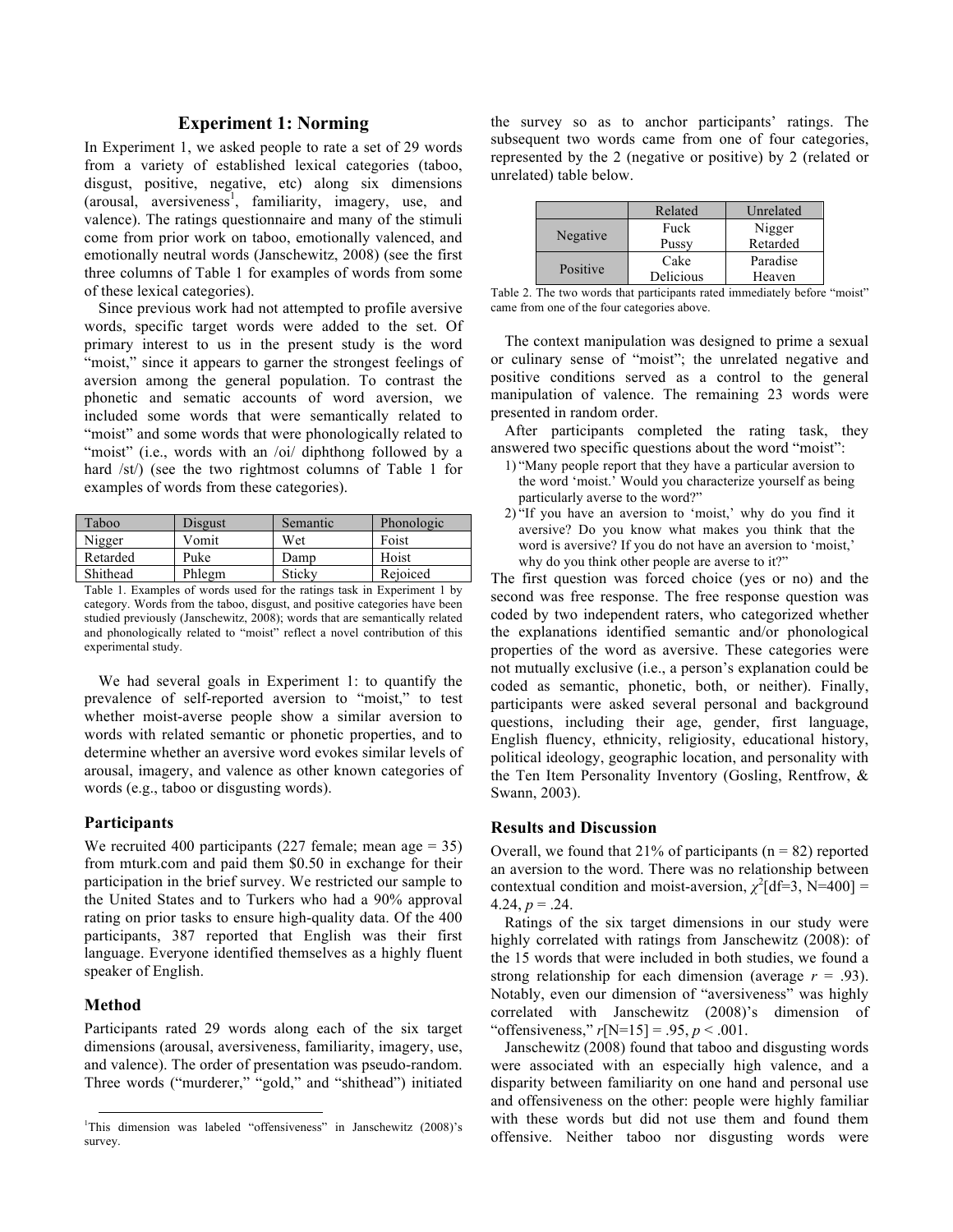noteworthy for their imageability or arousal, relative to other positive and negative words.

Like taboo and disgusting words, we found that moistaverse people rated "moist" as highly familiar and low in use. Relative to non-averse participants, those who reported an aversion rated "moist" as more aversive, *t*[398] = 7.34, *p*  < .001, less familiar, *t*[398] = 3.38, *p* < .001, less used,  $t[398] = 5.84$ ,  $p < .001$ , and connoting a more negative valence,  $t[398] = 6.91$ ,  $p < .001$ . We found that the two groups rated "moist" as similarly arousing *t*[398] = 1.20, *p* = .23, and imagistic *t*[398] = 1.29, *p* = .20. Aversive words appear to have several properties in common with taboo and disgusting words.

**Is "moist" aversive because it sounds unpleasant?** People who reported an aversion to "moist" often attributed their unpleasant experience of the word to phonological properties of the word (39%) (e.g., "It just has an ugly sound that makes whatever you're talking about sound gross."). People who were not averse to the word were significantly less likely to link moist-aversion to the sound of the word (11%),  $\chi^2$ [df=1, N=400] = 33.523, *p* < .001, suggesting possible support for the sound symbolism hypothesis (Nuckols, 1999). In contrast, there was no difference in the proportion of moist-averse (65%) and nonaverse participants (59%) who cited the word's sexual connotation,  $\chi$ 2[df=1, N=400] = 0.784,  $p = .376$ .

If the sound of the word really is the cause of peoples' aversion to "moist" then we might expect that moist-averse people would rate words with similar phonological properties as aversive as well. In fact, we found no such pattern. Moist-averse participants did not rate "foist," *t*[398]  $= 1.43, p = .15$ , "hoist,"  $t[398] = 0.16, p = .87$ , or "rejoiced"  $t[398] = 1.25$ ,  $p = .21$ , as more aversive than non averse participants.

Indeed, if we compare moist-averse participants who specifically identified the sound of the word as aversive  $(n =$ 32) to the broader sample, we find no evidence of a relative aversion to words with similar phonological properties: "foist," *t*[398] = 0.37, *p* = .71, "hoist," *t*[398] = 1.37, *p* = .17, or "rejoiced" *t*[398] = 1.28, *p* = .20.

One possible explanation for why people identify the sound of the word as the cause of their aversion is because highly arousing words are processed more automatically (Kensinger & Corkin, 2004), are more attention-grabbing (Anderson, 2005), and yield a greater autonomic response (Harris, Aycicegi, & Gleason, 2003; LaBar & Phelps, 1998) than low-arousal words. That is, the subjective experience of the aversion may be such that a person reacts so quickly and strongly to hearing the word that they think it is the sound of the word itself that is aversive.

**Is "moist" aversive because it has unpleasant connotations?** Instead, two sets of analyses suggest that people find "moist" unpleasant because of negative semantic connotations. First, across the entire sample, we found a difference in aversiveness ratings by contextual condition. People found "moist" especially aversive when it followed unrelated positive words (e.g., "paradise"; *M* = 36.81, *sd* = 27.91) or sexual words (e.g., "fuck"; *M* = 36.19, *sd* = 29.53); participants found "moist" relatively less aversive when it followed food primes (e.g., "cake";  $M =$ 31.52,  $sd = 27.66$ ) and when it followed unrelated negative words (e.g., "retarded"; *M* = 26.97, *sd* = 26.83), *F*[3, 396] =  $2.67, p < .05.$ 

There are two interesting patterns in these results. For unrelated words, there appears to be a rebound effect. Compared to "retarded," "moist" may seem innocuous; in contrast, compared to "paradise," "moist" may seem unpleasant. More elucidating, though, is the pattern we see in the related word conditions. When "moist" was preceded by sexual words, it was rated as more aversive, suggesting that "fuck" and "pussy" primed a more negative, sexual, interpretation of the target word. When "moist" was preceded by culinary words, on the other hand, it was rated less aversive, suggesting that "cake" and "delicious" primed a different, more pleasant, sense of "moist."

The second piece of evidence that suggests "moist" is aversive because of its semantic features came from ratings of semantically related words. Moist-averse participants reported higher aversiveness ratings for "damp," *t*[398] = 2.70,  $p < .01$ , "wet,"  $t[398] = 3.06$ ,  $p < .01$ , and "sticky,"  $t[398] = 2.67$ ,  $p < .01$ , than non-moist-averse participants.

Importantly, it was not the case that moist-averse participants gave higher aversiveness ratings overall (i.e., across all categories of words). To rule out this possibility, we fit a mixed-effects linear model to aversiveness ratings of two categories of words: those that were semantically related (damp, wet, sticky) and those from the taboo category (nigger, retarded, shithead). Lexical category (taboo vs. moist-related) and self-reported aversion to moist (yes vs. no) were treated as fixed effects, while participant and word were treated as random effects. Stepwise model comparisons revealed an interaction between the fixed effects,  $\chi^2$ [df=2, N=400] = 15.641,  $p < .001$ . In general, people rated taboo words as more aversive than synonyms for moist,  $t[398] = 5.683$ ,  $p < .001$ , but there was no difference in the two samples' ratings of taboo words, *t*[398]  $= 1.71$ ,  $p = .09$ . On the other hand, people who reported an aversion to moist rated the synonyms as more aversive than people who did not, *t*[398] = 3.92, *p* < .001.

These results suggest that despite peoples' self-report of an aversion to the sound "moist," the semantic association of the word underlies its aversive nature.

**Are some people more likely to find "moist" aversive than others?** We found a relationship between several of our individual difference measures and moist aversion. However, because we measured and tested numerous relationships (leading to potentially spurious findings), we only report significant relationships that were replicated in Experiment 2.

Logistic regression models identified age and neuroticism as the most relevant individual difference measures to word aversion. Younger participants were more likely to find "moist" aversive,  $z[N=400] = 3.71$ ,  $p < .001$ , as were more neurotic participants,  $z[N=400] = 1.89$ ,  $p = .05$ .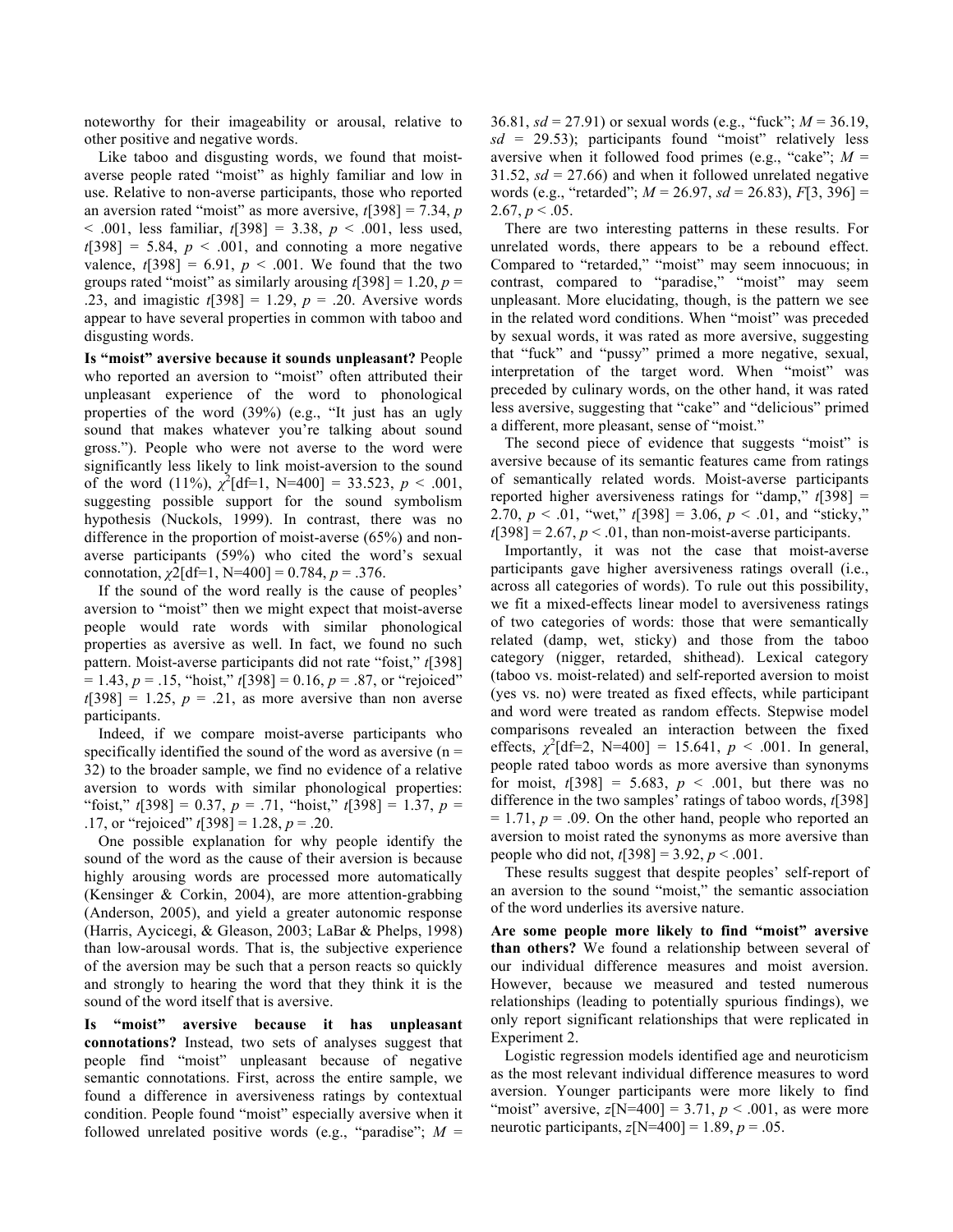In sum, we are able to offer preliminary answers several of the questions that we set out to uncover. We found that roughly 20% of our sample reported an aversion to moist and that their aversion is more likely the result of the word's semantic features than phonological properties, despite intuitions to the contrary.

## **Experiment 2: Free Association**

In Experiment 2, we sought to extend these findings by using a free association task. Rather than ask people to explicitly rate words along target dimensions, we asked people to write the first word that came to mind upon seeing the word "moist" (and the other stimuli from Experiment 1). The free association task is a more implicit measure of peoples' conceptual and lexical representations (Nelson, McEvoy, & Dennis, 2000) and can give further insight into the cognitive processes that underlie word aversion. For instance, given the results of Experiment 1, it may be the case that moist-averse participants are more likely to generate a sexual lexical associate to "moist" than nonaverse participants. This would provide further evidence for the semantic relatedness hypothesis.

In addition to changing the task in Experiment 2, we added two individual difference measures: the Brief Loquaciousness and Interpersonal Responsiveness Test (Swann, Rentfrow, 2001), which measures the extent to which people respond to others quickly and effusively (BLIRTatiousness), and the Disgust Scale (Haidt, McCauley, & Rozin, 1993). The "blirtatiousness" scale has been shown to capture, for instance, how physiologically aroused a person becomes in response to unpleasant stimuli. One possibility is that people who are moist-averse are less loquacious and more sensitive to unpleasant properties of words. The Disgust Scale includes items relating to seven domains of disgust (food, animals, body products, sex, body envelope violations, death, and hygiene). It may be the case that people find "moist" aversive because they are particularly sensitive to a particular elicitor of disgust like body products or sex.

## **Participants**

We recruited 400 participants from mturk.com and paid them \$0.50 in exchange for their participation in the brief survey. Of these, 30 had participated in Experiment 1. Data from these participants were excluded, leaving responses from 370 people for analyses below (205 females; mean age  $= 33$ ).

#### **Method**

The method of Experiment 2 was very similar to that of Experiment 1. Participants were presented with the same set of 29 words in the same pseudo-random order (with the contextual manipulation). However, instead of rating these words, we asked people to respond to each by writing in the first word that came to mind.

Following the free association task, we asked all of the same background questions as in Experiment 1 as well as

two additioanl scales: blirtatiousness (Swann & Rentfrow, 2001) and disgust (Haidt, McCauly, Rozin, 1993).

### **Results**

In Experiment 2 we found that  $13\%$  (n = 49) of our participants reported an aversion to "moist." This represents a significantly smaller proportion of the sample than what we found in Experiment 1,  $\chi^2$ [df=1, N=770] = 6.66, *p* < .01. One possible explanation for this difference is that the ratings task itself may have caused some people to experience "moist" aversively. That is, word aversion may result, at least in part, from an explicit consideration of the aversiveness dimension. There is some support for this possibility in peoples' free response speculation on the origin or their aversion to "moist." For instance, one person wrote, "I'm not sure I did [think "moist" was aversive] until other people pointed out that they were and then it started to bother me as well." This is an intriguing possibility that warrants further study.

As in Experiment 1, we found a significant difference in peoples' speculation on what makes the word aversive. Moist-averse participants were more likely to identify the sound of the word,  $\chi^2$ [df=1, N=370] = 5.65, *p* < .05; there was no difference in peoples' likelihood of identifying the semantic connotation of the word,  $\chi^2$ [df=1, N=370] = 1.53,  $p = .22$ .

**What words do people associate with "moist"?** Two independent coders categorized responses into five categories – food, sex, wet, yuck, and other – which emerged from reading the range of responses given by participants. A chi-square test of independence revealed a significant difference in the kinds of words that averse and non-averse participants gave in response to "moist,"  $\chi^2$ [df=4, N=370] = 50.20, *p* < .001. When the "other" category was removed to comply with the assumptions of a chi-square test of independence (namely, that no more than one of the expected counts should be less than 5; Yates, Moor, & McCabe, 1999), the results did not change,  $\chi^2$ [df=3, N=357] = 50.40,  $p < .001$ . Moist-averse participants were noteworthy for their tendency to react with a word like "yuck" or "eww" (see Table 3).

|            | Food       | Sex      | Wet   | Yuck       | Other |
|------------|------------|----------|-------|------------|-------|
| Non-averse | $4\%$      | $7\%$    | 3%    | $2\%$      | $4\%$ |
| Averse     | $1\%$<br>6 | $10.2\%$ | $1\%$ | 5%<br>26.5 | $1\%$ |

Table 3. Percentages of lexical associates generated by people who find "moist" aversive and people who do not.

As with Experiment 1, we included a context manipulation such that "moist" was preceded by a pair of unrelated negative words, unrelated positive words, foodrelated words, or sexual words. In Experiment 2, we found that the contextual manipulation affected the lexical associate that people generated. In every condition, the modal response was a synonym like "wet" (68%, 80%, 63%, and 51% in the negative, positive, food, and sex conditions respectively); however, there was a significant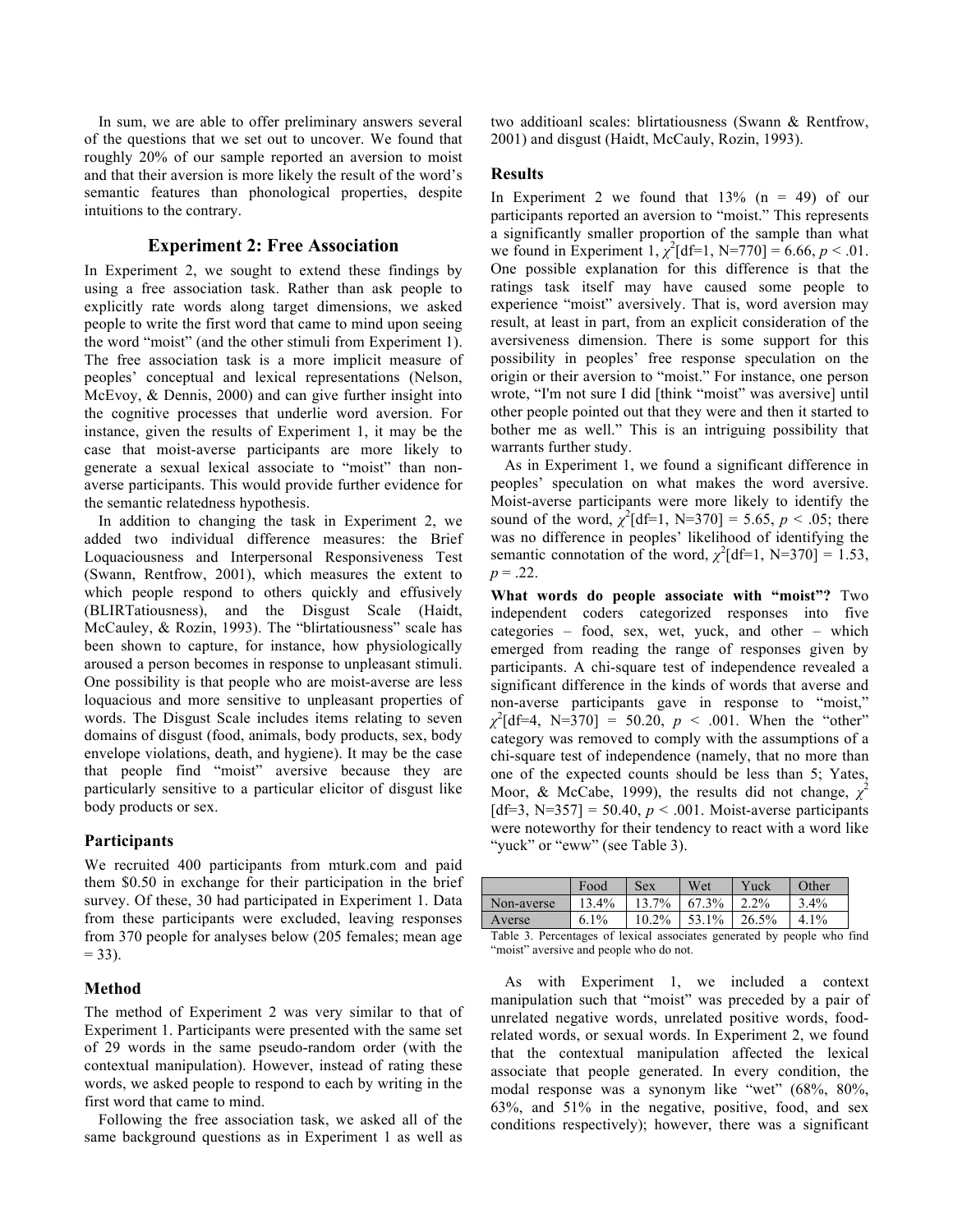difference in the proportion of synonyms given by condition,  $\chi^2$ [df=3,N=370] = 18.65, *p* < .001. Not surprisingly, people were more likely to generate a word related to sex in the sexual condition (18% in the sexual context compared to 12% in the other conditions),  $\chi^2$ [df=3,  $N=370$ ] = 7.91,  $p < .05$ . People were more likely to generate a word related to food in the food condition (33% in the food context compared to 5% in the other conditions),  $\chi^2$ [df=3,N=370] = 48.56, *p* < .001. These results conform with the findings from Experiment 1, which suggest that there are different senses of the word "moist" that can be primed.

**Are some people more likely to find "moist" aversive than others?** As in Experiment 1, logistic regression models revealed that younger people are more likely to find the word "moist" aversive,  $z[N=370] = 3.17$ ,  $p < .001$ , and that increases in neuroticism are associated with increases word aversion,  $z[N=370] = 2.20, p < .05$ .

We found a marginal effect of blirtatiousness,  $z[N=370] =$ 1.66,  $p = 0.098$ : the more blirtatious the person, the less likely they were to report an aversion. This suggests that loquaciousness and social sensitivity may play a role in word aversion.

With regard to disgust, we did not find an effect when we used scores from the entire scale as a predictor,  $z[N=370] =$ 0.39,  $p = 0.70$ . However, using a subcomponent of the scale, we found that the more disgust people associate with bodily functions, the more likely they were to report an aversion to moist,  $z[N=370] = 3.16$ ,  $p < .01$ . Interestingly, there was no relationship between word aversion and the sexual component of the disgust scale,  $z[N=370] = 0.84$ ,  $p = .40$ . It may not be the sexual connotation of these words that make them aversive but a more general association to effluvia (Pinker, 2007).

# **Experiment 3: Lexical Decision Task**

In Experiment 3, we brought participants into the lab for a lexical decision task in order to further investigate the nature of word aversion. Like the free response task, lexical decision tasks represent a more implicit measure of cognitive representations and processes (Seidenberg & McClelland, 1989). Since affect is known to modulate attention (Anderson, 2005; Easterbrook, 1959), we hypothesized that moist-averse participants might respond faster to "moist" than others. In addition, as in Experiments 1 and 2, we included a contextual manipulation to test whether people might show a sensitivity to the primed sense of the word – possibly showing faster RTs in the sexual word condition.  $\tilde{2}$ 

## **Participants**

We recruited 41 students from Oberlin College to participate in the lexical decision task. They were granted course credit in exchange for their contribution.

## **Method**

Experiment 3, like Experiments 1 and 2, was designed to include words from a variety of categories (disgust, taboo) as well as specific target words relating to moist (i.e., words that were phonologically related to "moist" as well as words that were semantically related). Strings of letters were presented serially to participants in blocks of 80 items. In every block 50% of the stimuli were standard English words while the other 50% were non-words (generated by changing a letter or scrambling a set of letters from a matched word).

The first block was treated as a familiarization phase as were the first 20 trials of subsequent blocks. Data from these trials were omitted from analysis.

The word "moist" was always presented in the second block and was preceded by two words from one of four categories (see Table 2).

Following the lexical decision task, participants were asked if they are averse to the word "moist."

## **Results**

Overall,  $14\%$  (n = 5)<sup>3</sup> of our sample reported an aversion to "moist." Because of the small sample size we were not able to compare reaction times to "moist" across the sample populations. However, we were able to test the effect of the context manipulation. We found an overall difference between negative and positive conditions,  $t[39] = 2.06$ ,  $p <$ .05, when we collapsed across the dimension of relevance. That is, people responded to "moist" faster when it followed a negative word than when it followed a positive word, regardless of whether the negative or positive word primed a specific sense of "moist." This suggests a general effect of highly arousing negatively valenced words on attention that is consistent with prior work (e.g., Anderson, 2005).

Because we used stimuli from Janschewitz (2008), we were able to use ratings data from seven target dimensions (i.e., use, familiarity, offensiveness, tabooness, valence, arousal, and imageability) to predict response times. Stepwise model comparisons revealed that the best model included three predictors: arousal, offensiveness, and the number of letters in a word (see Table 4). The more letters in a word, the longer it took participants to identify it as a word; the more arousing a word, the faster people were to respond to it; and the more offensive a word, the slower people were to respond to it. This suggests that people might be taken aback by seeing a highly offensive word on the screen, which may delay their response.

| Coefficient          |          |       |             |
|----------------------|----------|-------|-------------|
| Intercept            | 0.647    | 33.41 | $\leq 0.01$ |
| Arousal              | $-0.044$ | 6.29  | $\leq 0.01$ |
| <b>Offensiveness</b> | 0.030    | 7.03  | $\leq 0.01$ |
| Letters              | ስ በ17    | 6 06  | < 0.01      |

Table 4. Results of a general linear model with Response Time as the dependent variable.

<sup>&</sup>lt;sup>2</sup> It should be noted that these data are preliminary and Experiment 3 is ongoing.

<sup>&</sup>lt;sup>3</sup> Data on the aversivness of "moist" for five of the 41 participants were not collected.